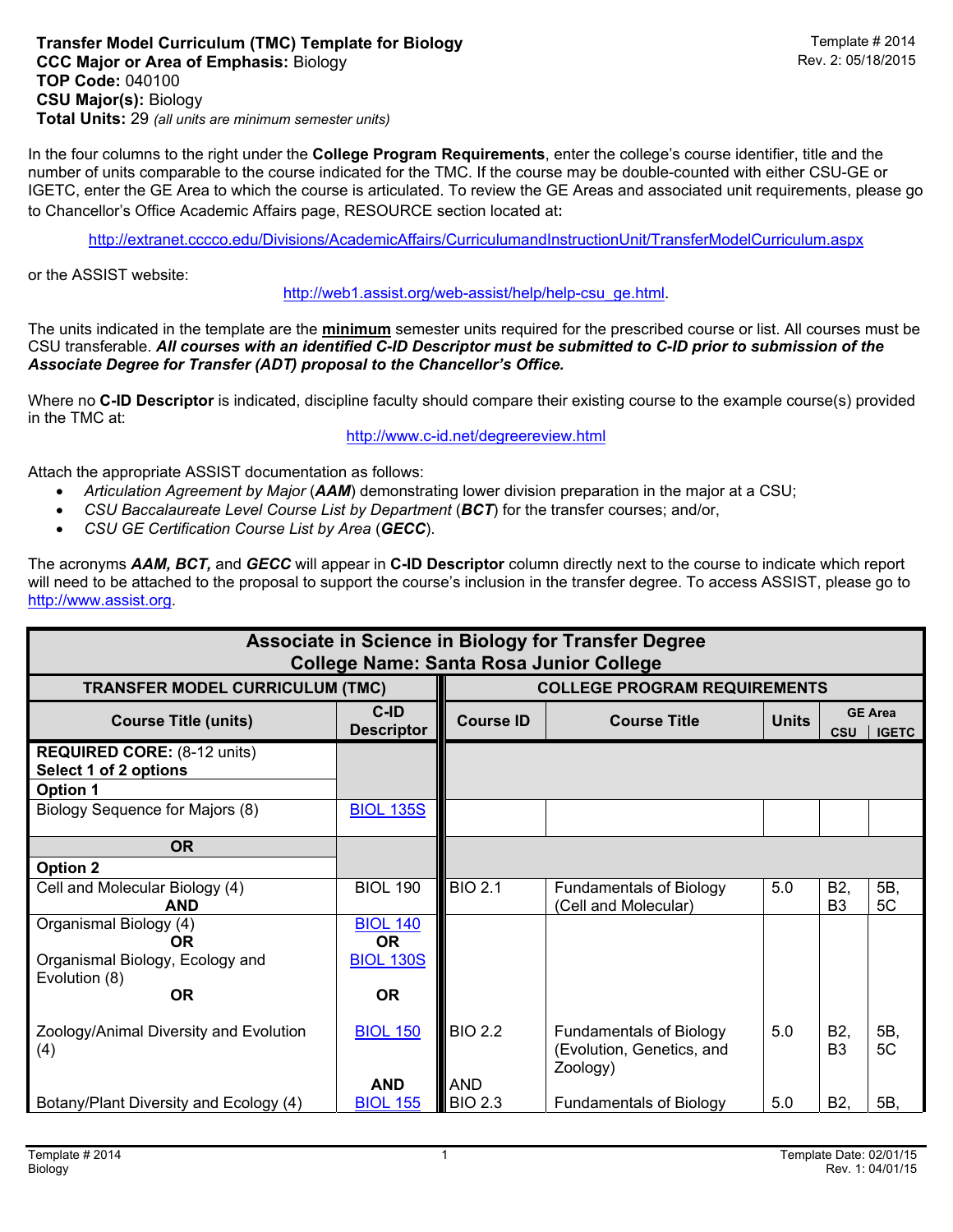|                                                                                                                             |                               |                                                     | (Botany and Ecology)                                                    |            | B <sub>3</sub>              | 5C        |  |
|-----------------------------------------------------------------------------------------------------------------------------|-------------------------------|-----------------------------------------------------|-------------------------------------------------------------------------|------------|-----------------------------|-----------|--|
| <b>LIST A:</b> $(21-22 \text{ units})$                                                                                      |                               |                                                     |                                                                         |            |                             |           |  |
| General Chemistry for Science Majors<br>Sequence A (10)                                                                     | <b>CHEM 120S</b>              | CHEM 3A &                                           | <b>General Chemistry: Part 1</b><br>Lecture                             | 3.0        | <b>B1</b>                   | 5A        |  |
|                                                                                                                             |                               | CHEM 3AL                                            | <b>General Chemistry: Part 1</b><br>Lab                                 | 2.0        | B <sub>3</sub>              | 5C        |  |
|                                                                                                                             |                               | &<br>CHEM 3B                                        | <b>General Chemistry</b>                                                | 5.0        | B1,<br>B <sub>3</sub>       | 5A,<br>5C |  |
| Single Variable Calculus I - Early<br>Transcendentals (4)                                                                   | <b>MATH 210</b>               |                                                     |                                                                         |            |                             |           |  |
| <b>OR</b><br>Single Variable Calculus I - Late<br>Transcendentals (4)                                                       | <b>OR</b><br><b>MATH 211</b>  |                                                     |                                                                         |            |                             |           |  |
| <b>OR</b>                                                                                                                   | <b>OR</b>                     |                                                     |                                                                         |            |                             |           |  |
| Calculus for Life and Social Sciences (3)                                                                                   | <b>AAM</b>                    | <b>MATH 1A</b><br>MATH <sub>27</sub>                | Calculus, First Course<br>Precalculus Algebra and<br>Trigonometry       | 5.0<br>5.0 | <b>B4</b><br><b>B4</b>      | 2A<br>2A  |  |
| Algebra/Trigonometry-Based Physics A<br>(4)                                                                                 | <b>PHYS 105</b>               | <b>PHYS 20 &amp;</b>                                | <b>General Physics Lecture</b><br>Part I                                | 3.0        | <b>B1</b>                   | 5A        |  |
| <b>AND</b>                                                                                                                  | <b>AND</b>                    | PHYS <sub>20L</sub>                                 | General Physics Lab Part I                                              | 1.0        | B <sub>3</sub>              | 5C        |  |
| Algebra/Trigonometry-Based Physics B<br>(4)                                                                                 | <b>PHYS 110</b>               | <b>PHYS 21 &amp;</b>                                | <b>General Physics Lecture</b><br>Part II                               | 3.0        | <b>B1</b>                   | 5A        |  |
| <b>OR</b>                                                                                                                   | <b>OR</b>                     | PHYS <sub>21</sub> L                                | General Physics Lab Part II                                             | 1.0        | B <sub>3</sub>              | 5C        |  |
|                                                                                                                             |                               |                                                     |                                                                         |            |                             |           |  |
| Calculus-Based Physics for Scientists and<br>Engineers: A (4)                                                               | <b>PHYS 205</b>               |                                                     |                                                                         |            |                             |           |  |
| <b>AND</b><br>Calculus-Based Physics for Scientists and<br>Engineers: B (4)                                                 | <b>AND</b><br><b>PHYS 210</b> |                                                     |                                                                         |            |                             |           |  |
| <b>OR</b>                                                                                                                   | <b>OR</b>                     |                                                     |                                                                         |            |                             |           |  |
| Algebra/Trigonometry-Based Physics: AB<br>(8)                                                                               | <b>PHYS 100S</b>              | <b>PHYS 20 &amp;</b>                                | <b>General Physics Lecture</b><br>Part I                                | 3.0        | <b>B1</b>                   | 5A        |  |
|                                                                                                                             |                               | <b>PHYS 20L &amp;</b><br><b>PHYS 21 &amp;</b>       | General Physics Lab Part I<br><b>General Physics Lecture</b><br>Part II | 1.0<br>3.0 | B <sub>3</sub><br><b>B1</b> | 5C<br>5A  |  |
|                                                                                                                             |                               | PHYS <sub>21</sub> L                                | General Physics Lab Part II                                             | 1.0        | B <sub>3</sub>              | 5C        |  |
| LIST B: Select one (0-4 units)<br>Any course articulated as lower division<br>preparation in the Biology major at a<br>CSU. | <b>AAM</b>                    |                                                     |                                                                         |            |                             |           |  |
| <b>Total Units for the Major:</b>                                                                                           | 29                            |                                                     | <b>Total Units for the Major:</b>                                       | 38         |                             |           |  |
|                                                                                                                             |                               | <b>Total Double-counted Units</b>                   |                                                                         |            |                             |           |  |
|                                                                                                                             |                               | (The transfer GE Area limits must not be exceeded)  |                                                                         |            |                             | 9         |  |
|                                                                                                                             |                               | *General Education (CSU-GE or IGETC for STEM) Units |                                                                         |            | 33                          | 31        |  |
|                                                                                                                             |                               | <b>Elective (CSU Transferable) Units</b>            |                                                                         |            | ä,                          | 0         |  |
|                                                                                                                             |                               | <b>Total Degree Units (maximum)</b>                 |                                                                         |            |                             | 60        |  |

## **NOTES:**

- 1. **\*** This TMC presumes completion of IGETC or CSU-GE Breadth for STEM, allowing for completion of 6 units of non-STEM GE work after transfer.
- 2. Required Core Options 1 and 2 represent Options 1-4 on the TMC.